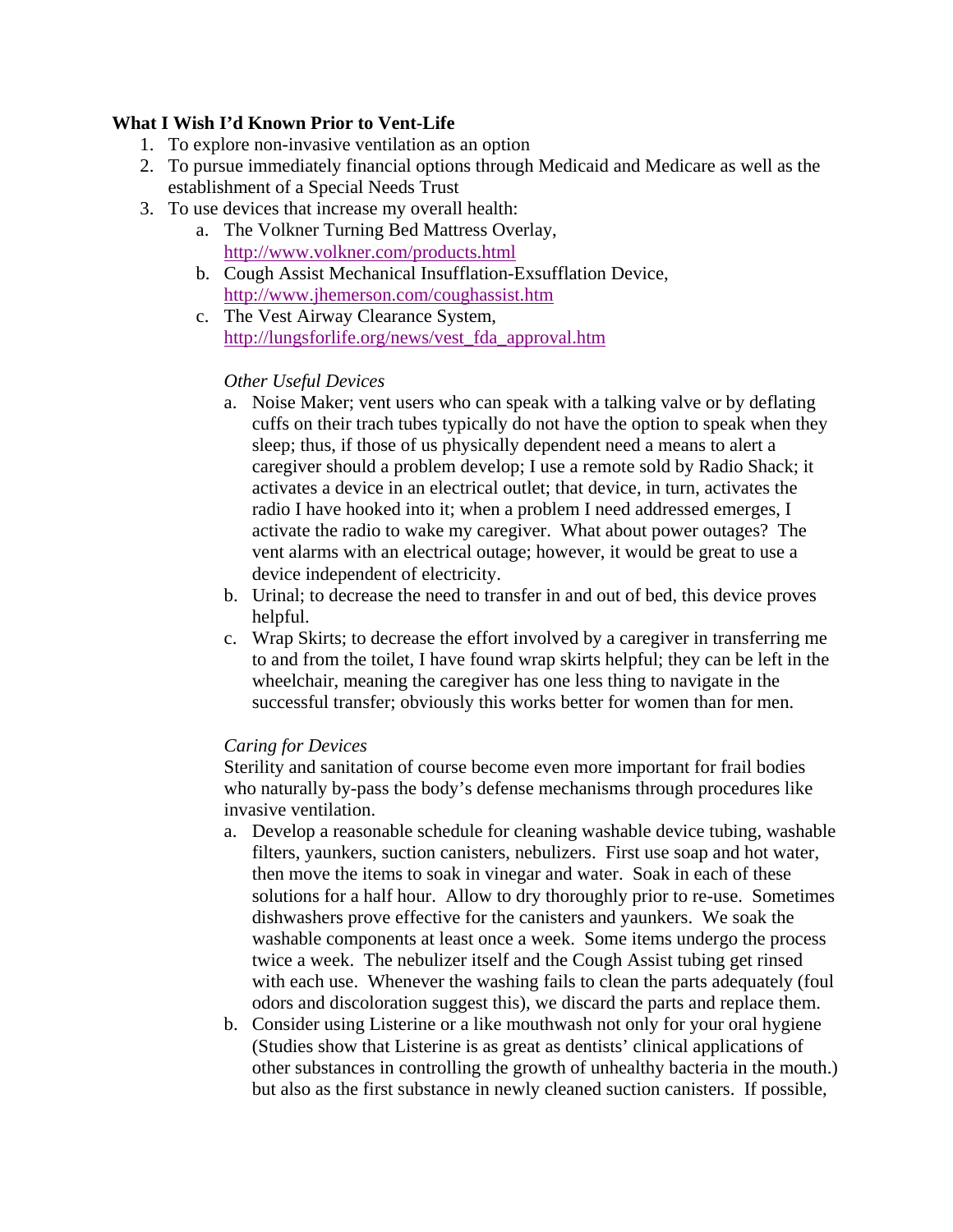however, use a clear mouthwash. Using green or blue mouthwash can make it harder to notice if yellow, green, or brown mucous is exiting your lungs, and it's best to notice those potential-infection signs as soon as possible. (Vent users and their caregivers can also examine daily, to monitor infections, the color of mucous around the stoma and on its drainage sponge as well as the odor and, for vent patients, the taste of mucous harboring infections.)

- c. Develop a reasonable schedule for exchanging sterile catheters like the contained multi-use Ballard suction catheters and for replacing non-washable filters on the vent and Cough Assist. (If you use Mucomyst, you may need to use new antibacterial filters with each nebulization. The sticky medication can otherwise cause vent malfunctions.) We change my Ballard every three days unless the protective outer plastic ruptures sooner. We change my nonwashable anti-bacterial filters and LTV (Pulmonetics vent) circuits once a week.
- d. Follow closely directions for trach tube sterility. I only used an inner cannula the first week of my trach life. Since then I use a Bovina tube that lacks an inner cannula. I like this tube, but the entire tube must be removed and replaced when occlusions occur (or after 30 days of use – though I am not sure I've ever made it 30 days between changes). The Bovina we soak in vinegar and water, scrubbing it with a trach brush. Then it is taken for sterilization in an autoclave machine. After such sterilization it returns in a sealed, see-through bag. The tube inside can be re-used after such sterilizations as long as the structural integrity of the tube and its inflatable cuff hold. Before we take one trach tube from my trachea, we check the integrity of the new tube. It comes out of its sterile package, and we insure that the trach inflates and deflates without leaking. Some people inflate such cuffs with air; however, I use sterile saline.

#### **What I Wish I'd Known Early in Vent Life**

- 1. Speaking, eating, drinking, and getting out of bed would remain an option.
- 2. Heavy edema would become a constant problem due to the positive pressure system the vent creates in the thoracic cavity, typically a low pressure system. Diuretics (80 mg of Lasix, 2 mg Bumex jointly once or twice weekly) so far tend to be what most helps me alleviate the pressure the fluid retention causes. I wish I had a better solution. Should you pursue this plan of care, it will require a physician's involvement; the day you take the diuretics, plan to have frequent help for your toileting routine. Also, hydrate extensively and consume potassium- and magnesium-rich food or supplements. Failure to do so can induce or elevate a fever and thicken secretions.
- 3. Using saline bullets during the suctioning process is an art and involves particularizing the process for your own lungs. In my case, bleeding from tissue irritation and extraction occurred with dry runs. With too much saline, I felt as much like I were drowning as I did with congestion from mucous. Most often I prefer 3 "runs" with the Ballard suction catheter per suctioning set/cycle. With the first two runs, using a 5 cc saline bullet, 2.5 cc of saline enters my lungs before the vacuuming begins. The third run is a dry run.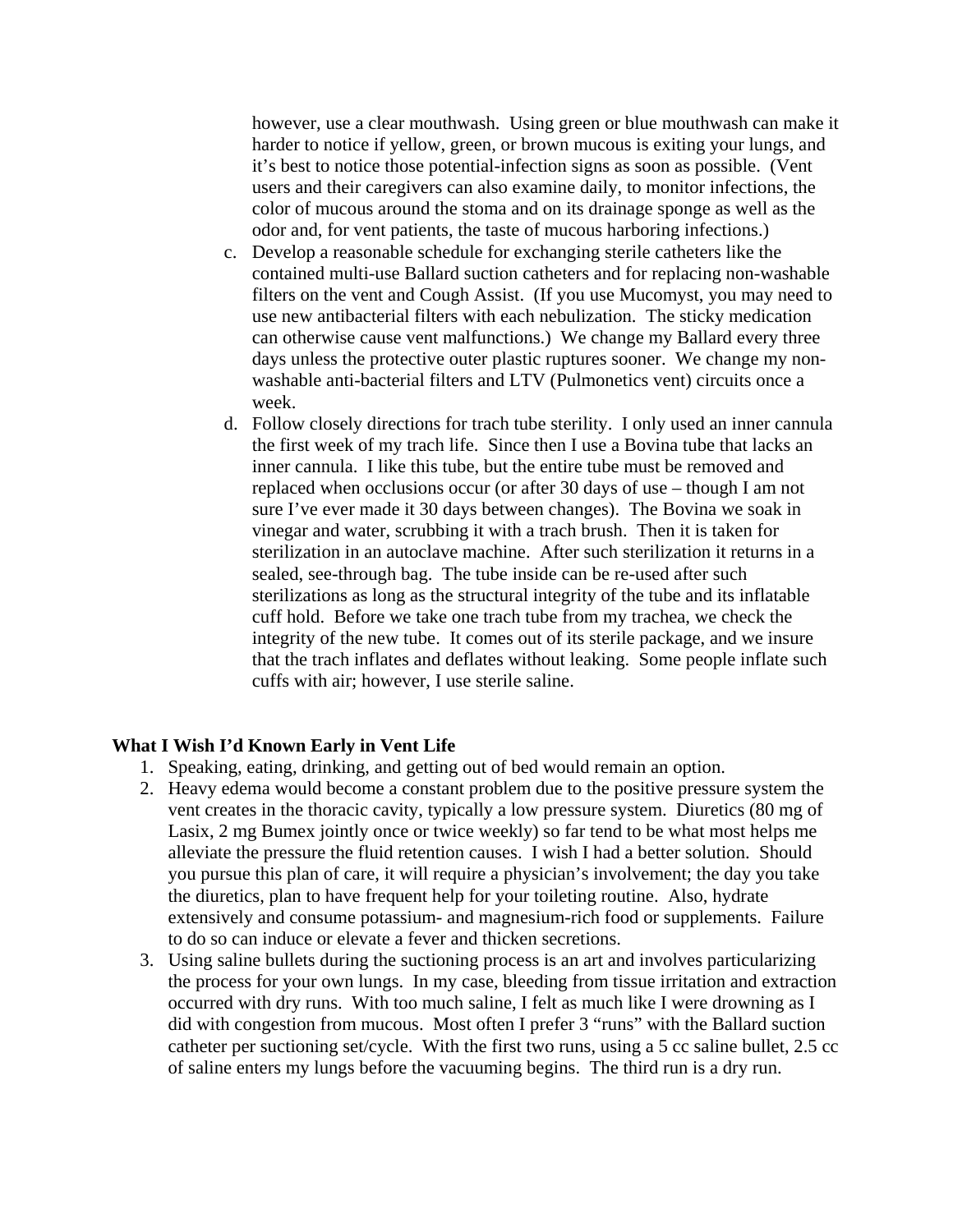However, sometimes I need an additional dry run or another set or two/cycle or two of 3 runs with more saline for the first two of those 3-run sets/cycles.

4. How to diagnose a trach tube occlusion; knowing signs of trach tube occlusion can prevent oxygen deprivation, lessen pneumonia symptoms, and ease the struggle of breathing.

## *Signs of Trach Tube Occlusion*

- a. Increased difficulty in breathing
- b. Frequent vent alarms (low minimum volume or high pressure)
- c. Ability to Speak as if the trach tube were capped although it is not
- d. High congestion, heavy mucous production
- e. Feeling Resistance in or around the tube
- f. Requiring fewer CCs of saline or air to inflate the trach tube cuff

## **What I'm Glad I Didn't Know Prior to Vent Life**

- 1. My respiratory collapse would happen much sooner than tests suggested to doctors: Sometimes I wonder what might be different if my doctors had diagnosed the severity of the situation or I'd have researched differently pre-respiratory collapse. I might have had non-invasive ventilation and greater health in light of respiratory failure, but I also could have had a living will denying intubation. I believe I likely would have chosen the latter if I had known how expensive it would be to support such a life (expensive on both a financial and physical burden level); my ignorance of this makes me most glad I accepted inaccurate assessments from the medical community. Although it could be devastating to not know how fiscally or logistically difficult it is to manage the situation and although I might have been better informed about the logistics of vent life, I also am glad that the burden of that did not immediately cloud my hope, my effort, my desire and will, my courage … and not just mine but my husband's and that of others who help us.
- 2. How inexperienced and, thus, uninformed about living in the face of respiratory collapse/vent dependency my medical community of doctors, occupational and respiratory therapists, nurses, and social workers would be: In a city with a medical center/school, multiple branches of multiple hospital systems, and an MDA clinic, it surprised me that I had to educate myself and then them and petition for certain things I needed for my long-term care. Ideally I would have been better guided in terms of devices that could increase my health and in terms of arranging my long term care. It especially concerns me that among those I encountered social workers and case managers (insurance or facility or agency or public/civic program) could not advise me when I asked for help. I wished they were better educated on long-term care options.
- 3. How depleted I would grow physically and remain physically with the respiratory failure: My strength proved further compromised by hospital-acquired staph and pseudomonas (2 gram negative strains) infections and the subsequent (due to heavy antibiotic use) candida due to long-term heavy antibiotic use.

### *Useful Things to Know*

a. Vegetarians can rebuild strength, acquiring enough protein in their diets without meat.